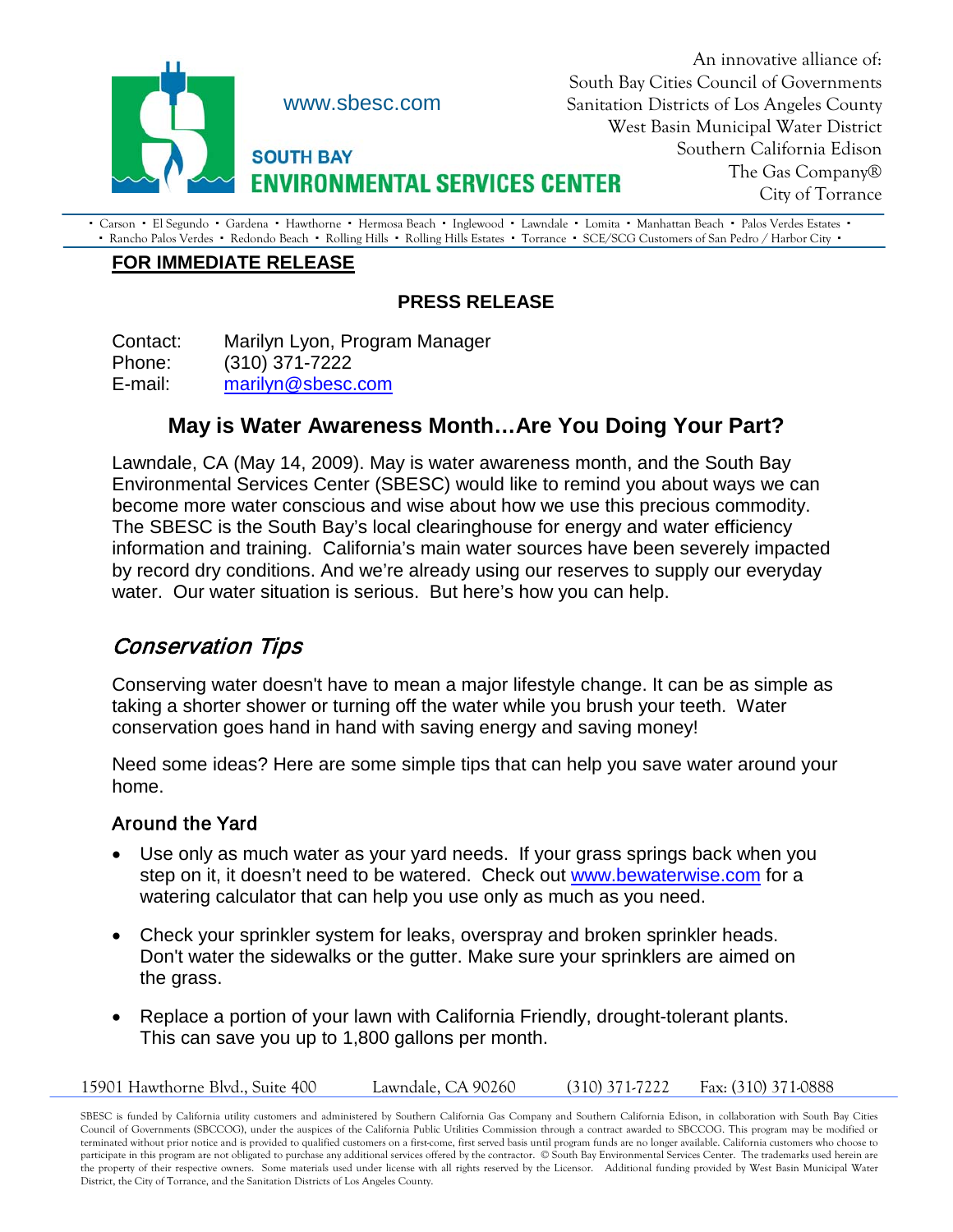

An innovative alliance of: South Bay Cities Council of Governments Sanitation Districts of Los Angeles County West Basin Municipal Water District Southern California Edison The Gas Company® City of Torrance

• Carson • El Segundo • Gardena • Hawthorne • Hermosa Beach • Inglewood • Lawndale • Lomita • Manhattan Beach • Palos Verdes Estates • • Rancho Palos Verdes • Redondo Beach • Rolling Hills • Rolling Hills Estates • Torrance • SCE/SCG Customers of San Pedro / Harbor City •

- Install a "smart" sprinkler controller that determines the correct amount of water based on your plants and the weather conditions.
- Instead of using a hose to wash your car, use a bucket and low-flow spray nozzle.
- You can save up to 150 gallons of water by using a broom to clean sidewalks and driveways instead of a hose.
- Water your yard only before 8 a.m. to reduce evaporation and interference from wind.
- Use mulch. Save hundreds of gallons of water a year by using organic mulch around plants to reduce evaporation.

#### Around the House

- A leaky faucet can waste up to 20 gallons per day. Check your faucets, plumbing joints and sprinkler systems to make sure you aren't wasting water.
- Shorten your showers. Even a two-minute reduction can save you up to 700 gallons of water per month.
- Turn off the water when you're not using it while brushing your teeth, washing your face or taking a shower.
- Don't use the toilet as a waste basket.
- Running only full loads in the dishwasher and washing machine can save you up to 800 gallons per month.
- The most water-consuming machine in the house is the washing machine. By replacing it with a high-efficiency model, you can conserve water and energy.
- Upgrade to an Ultra-Low-Flush or High-Efficiency Toilet, which use 1.2-1.6 gallons per flush as compared to older models that use 7 gallons per flush.

Talk to your family and friends about saving water. If everyone does a little, we all benefit a lot.

| 15901 Hawthorne Blvd., Suite 400 | Lawndale, CA 90260 | $(310)$ 371-7222 | Fax: (310) 371-0888 |
|----------------------------------|--------------------|------------------|---------------------|
|----------------------------------|--------------------|------------------|---------------------|